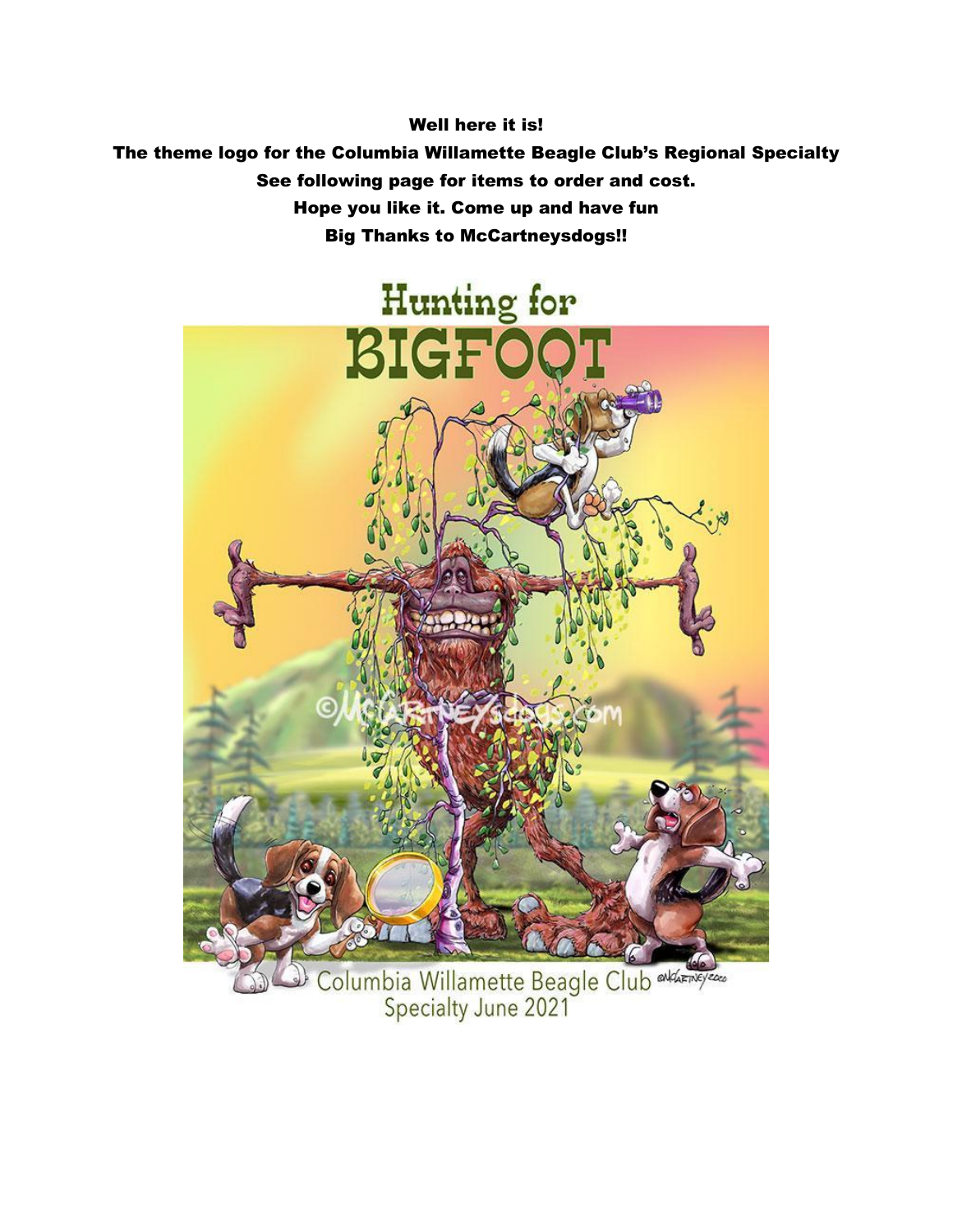## Order Sheet

Please email this order sheet to [f21beaglefun@yahoo.com](mailto:f21beaglefun@yahoo.com)

To see samples of the items please go to: [www.McCartneysdogs.com](http://www.mccartneysdogs.com/)

The CWBC logo will not appear on the site as this is not for the public

Orders must be in no later than May 28, 2021

Name: \_\_\_\_\_\_\_\_\_\_\_\_\_\_\_\_\_\_\_\_\_\_\_\_\_\_\_\_\_\_\_\_\_\_\_\_\_\_\_\_\_\_\_\_\_\_\_\_\_\_

Please print

| T-shirts- background colors: white, natural and light grey |
|------------------------------------------------------------|
| Sizes: children to XL adult - Cost: \$15.00 each           |
| Sizes: XXL Cost: \$18.00 each                              |
| Sizes: XXXL Cost: \$20.00 each                             |
|                                                            |

| Size: | <b>Quantity:</b> |
|-------|------------------|
| Size: | <b>Quantity:</b> |
| Size: | <b>Quantity:</b> |

T-shirt longsleeve-backrgound colors: white, natural and light grey Sizes: Small to XL Cost: \$20.00 each Sizes: XXL Cost: \$18.00 each Sizes: XXXL Cost: \$25.00 each

| Size: | <b>Quantity:</b> |  |
|-------|------------------|--|
| Size: | <b>Quantity:</b> |  |
| Size: | <b>Quantity:</b> |  |

| Tea Towels - \$10.00 each              | <b>Quantity:</b> |
|----------------------------------------|------------------|
| 15oz ceramic mug - \$10.00 each        | <b>Quantity:</b> |
| Hat (stone colored ball cap)-\$15.00ea | <b>Quantity:</b> |
| <b>Aprons - \$18.00 each</b>           | <b>Quantity:</b> |

TOTAL Amount of Order: \$\_\_\_\_\_\_\_\_\_\_\_\_\_\_\_\_

To pay using PayPal, [please click here](https://paypal.me/CWBCSpecialtyGoods?locale.x=en_US)

Oregon has no sales tax. On PayPal please note in memo – logo order